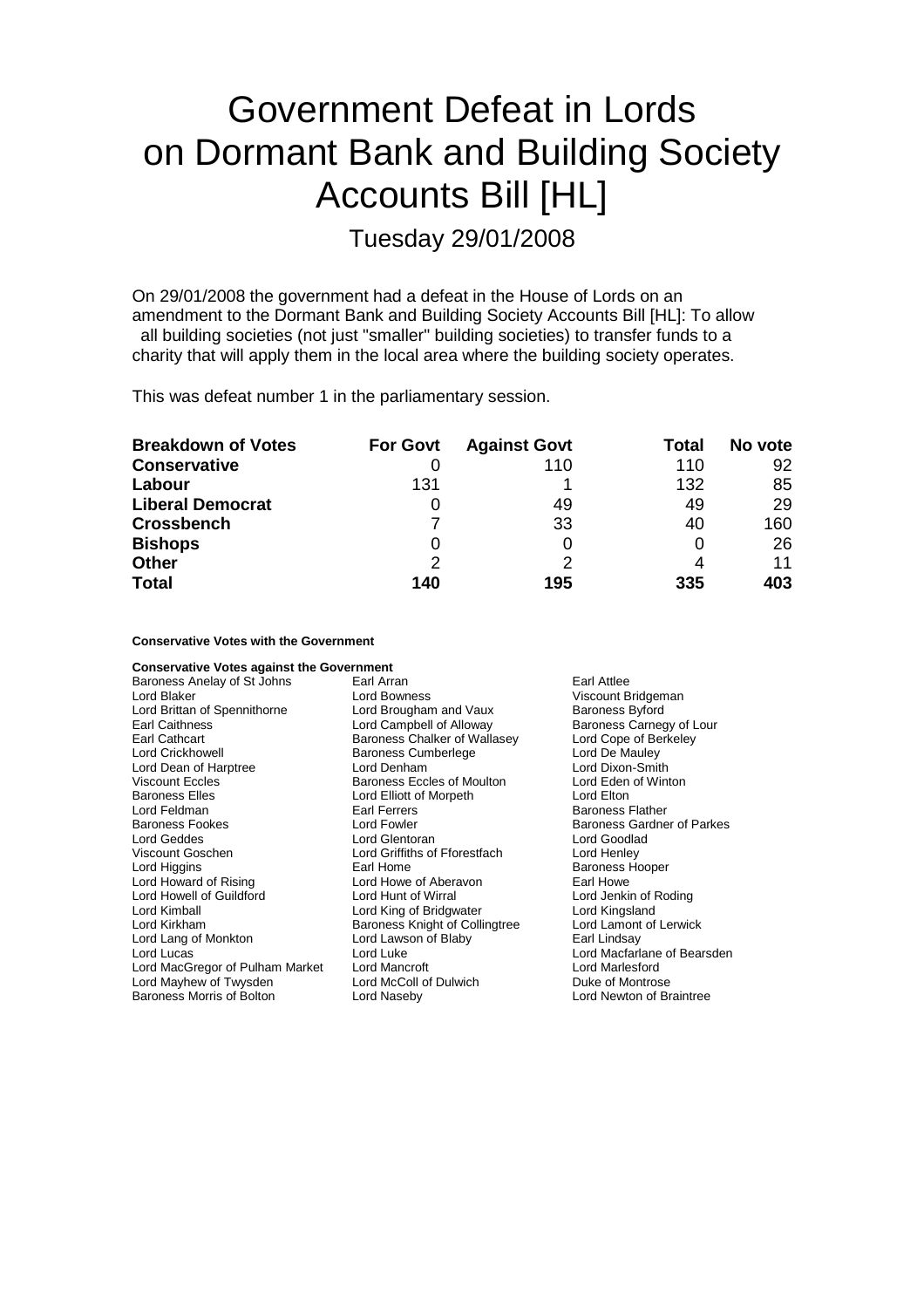Baroness Noakes **Lord Norton of Louth** Baroness O'Cathain<br>Baroness Park of Monmouth Lord Patten **Baroness Park Communisty** Core extempt Baroness Platt of Writtle **Lord Lord Prior**<br>
Lord Quinton Lord Reav<br>
Lord Quinton **Lord Reav**<br>
Lord Reav Lord Quinton **Baroness Rawlings** Cord Reay<br>
Lord Roberts of Conwy **Lord Rotherwick** Cord Rotherwick **Lord Saatchi** Lord Roberts of Conwy Lord Rotherwick Lord Saatchi Baroness Seccombe Lord Selkirk of Douglas Lord Selsdon Baroness Shephard of Northwold Lord Skelmersdale Lord Soulsby<br>
Lord St John of Fawsley Lord Stewartby Cord Swaffen Lord St John of Fawsley Lord Stewartby Lord Stewartby Lord Swinfen<br>
Lord Taylor of Holbeach Lord Trefgarne Corporation Corporation Corporation Corporation Corporation Corporatio Lord Taylor of Holbeach Lord Trefgarne Corresponding to the Viscount Trenchard<br>
Lord Trimble Corresponding Baroness Trumpington Viscount Ullswater Lord Trimble **Contract Contract Contract Contract Contract Contract Contract Contract Contract Contract Contract Contract Contract Contract Contract Contract Contract Contract Contract Contract Contract Contract Contract C** Lord Waldegrave of North Hill Lord Walker c<br>Baroness Wilcox **Drames** Lord Wolfson Baroness Wilcox

**Labour Votes with the Government**

Lord Wade of Chorlton **Lord Wakeham**<br>Lord Walker of Worcester **Charles Baroness Warsi** 

Baroness Farrington of Ribbleton Lord Filkin<br>
Lord Foulkes of Cumnock Lord Fyfe of Fairfield Lord Griffiths of Burry Port Lord Hughes of Woodside Lord Kinnock **Lord Kirkhill**<br>
Lord Lipsey **Container Baroness** Lockwood Baroness Prosser Lord Prys<br>- Lord Radice Lord Rea Lord Temple-Morris Baroness Thorn<br>
Lord Truscott Lord Tunnicliffe

Lord Acton Baroness Adams of Craigielea Lord Adonis Lord Ahmed **Baroness Amos**<br>
Baroness Andrews **Baroness Andrews**<br>
Lord Archer of Sandwell<br>
Baroness Ashton of Upholla Baroness Andrews Lord Archer of Sandwell Baroness Ashton of Upholland Lord Bernstein of Craigweil **Lord Bhattacharyya** Baroness Billingham<br>Lord Bilston **Baroness Billingham**<br>Lord Boyd of Duncan Lord Bilston **Lord Borrie Marson Corporation**<br>
Lord Boyd of Duncansby<br>
Lord Brett Lord Brooke of Alverthorp Lord Bradley Lord Brett Lord Brooke of Alverthorpe Lord Brookman **Lord Brooks of Tremorfa** Lord Campbell-Savours<br>
Lord Christopher **Lord Clinton-Davis** Baroness Corston Lord Christopher Lord Clinton-Davis Baroness Corston Lord Davidson of Glen Clova Lord Davies<br>
Lord Desai Cord Clova Lord Dixon Lord Davies of Oldham Lord Desai Lord Desai Lord Dixon<br>
Lord Donoughue Lord Dubs<br>
Lord Catwell Lord Donoughue **Lord Dubs**<br>
Lord Elder **Lord Example Guiting**<br>
Lord Elder **Consults Consults Lord Example Guiting**<br>
Lord Elder of Thoroton Lord Evans of Temple Guiting Lord Falconer of Temple Guiting Lord Falconer of Thoroton Baroness Ford Lord Foulkes of Cumnock Lord Fyfe of Fairfield Baroness Gale<br>
Lord Gavron Cordon of Baroness Golding Lord Gordon of Lord Gavron **Carolic Communists** Baroness Golding **Lord Gordon of Strathblane**<br>Baroness Goudie **Baroness Gould of Potternewton** Lord Graham of Edmonton Baroness Gould of Potternewton Lord Graham of Edmonton Lord Graham of Edmonton Lord Harringey Lord Harrison Lord Hart of Chilton Lord Haworth Lord Haworth Chilton Lord Haworth Lord Haworth Lord Heigham Baroness Hollis of Heigham Baroness Henig Baroness Hilton of Eggardon Baroness Hollis of He<br>
Lord Howarth of Newport Baroness Howells of St Davids Lord Howie of Troon Exaroness Howells of St Davids<br>
Lord Hunt of Chesterton<br>
Lord Hunt of Kings Heath Lord Janner of Braunstone **Baroness Jay of Paddington** Lord Jones<br>
Lord Jordan **Baroness Lord Judd** Lord Judd Lord King o Lord Judd **Lord King of West Bromwich**<br>Lord Kirkhill Lord Lavard Lord Lipsey Baroness Lockwood Lord Lofthouse of Pontefract Lord Macdonald of Tradeston Lord MacKenzie of Culkein Lord Mackenzie of Framwellgate Lord Mason of Barnsley **Lord Maxton** Lord Maxton **Baroness McIntosh of Hudnall**<br>
Lord McKenzie of Luton **Baroness Morgan of Huyton** Lord Morgan Baroness Morgan of Huyton **Lord Morgan** Baroness Morgan of Drefelin Lord Morris of Aberavon Baroness Morris of Yardley<br>
Lord O'Neill of Clackmannan Lord Parekh Lord Parekh Lord Paul Lord O'Neill of Clackmannan Lord Parekh Lord Paul **Baroness Pitkeathley Lord Plant of Highfield<br>
Lord Prys-Davies Cord Plant of Highfield**<br>
Lord Puttnam Lord Richard **Lord Rosser** Lord Rosser Lord Rowlands<br>
Raroness Royall of Blaisdon **Baroness Scotland of Asthal** Lord Sewel Baroness Scotland of Asthal Viscount Simon **Communist Communist Communist Communist Communist Communist Communist Communist Communist Communist Communist Communist Communist Communist Communist Communist Communist Communist Communist Communist Commun** Lord Snape Lord Soley Lord Soley Lord Stone of Blackheath<br>Lord Strabolgi Lord Strabolgi Baroness Symons of Vernham Dean Lord Taylor of Blackburn Exaroness Symons of Vernham Dean<br>
Exaroness Thornton<br>
Lord Tomlinson

Lord Patten **Baroness Perry of Southwark**<br>
Lord Plumb<br>
Lord Prior Lord Shaw of Northstead<br>
Lord Sheikh<br>
Lord Skelmersdale<br>
Lord Soulsby of Swaffham Prior

> Lord Bassam of Brighton Baroness Rendell of Babergh Baroness Turner of Camden